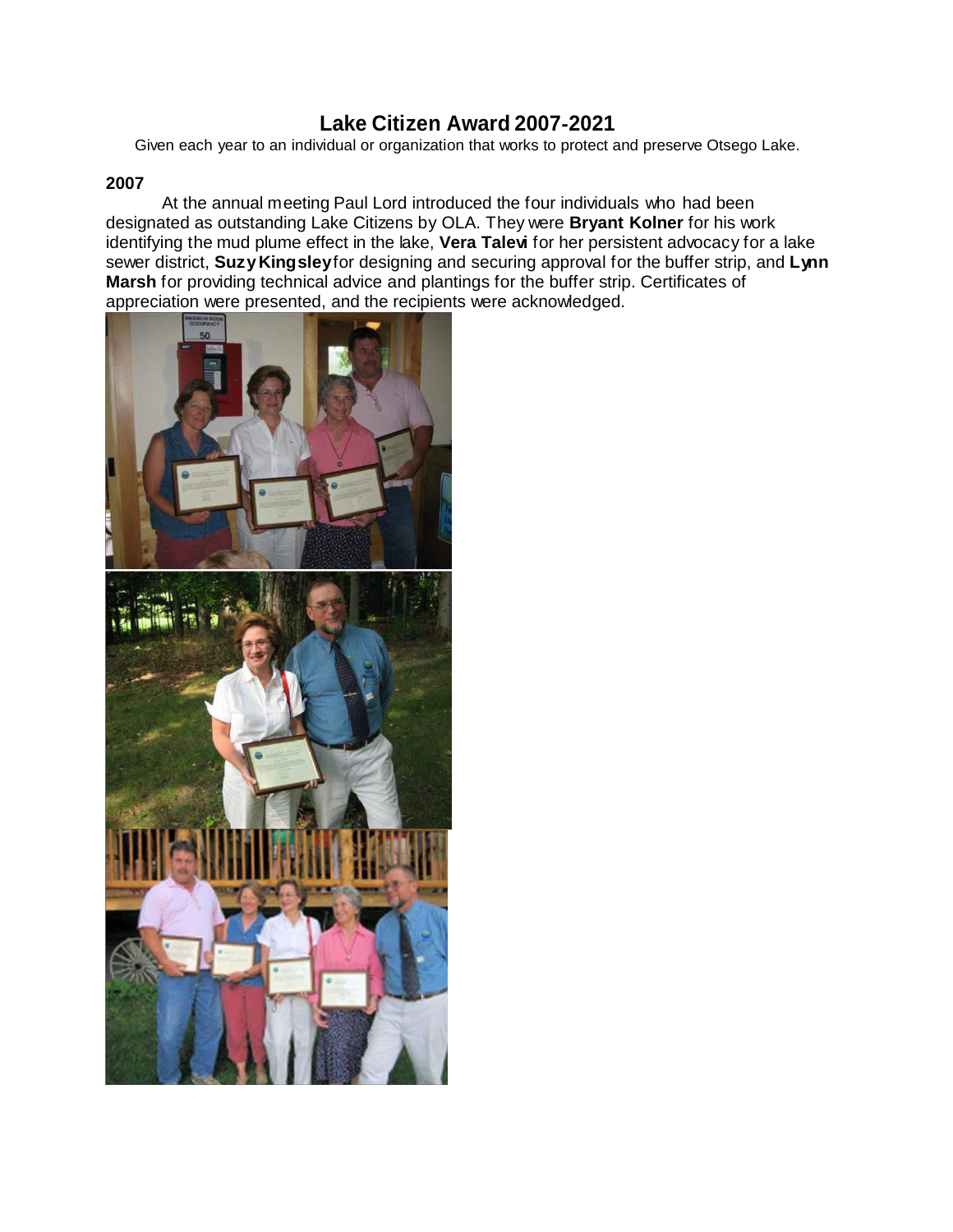At the annual meeting Wayne Bunn announced the awarding of the Lake Citizen Award to the **Lake and ValleyGarden Club** for its' work in establishing Lake Front Buffer Strip Garden.Wayne detailed the history of the project which was culminated by the granting to the Lake and Valley Garden Club of the \$25,000 Founders' Fund

Award by the Garden Club of America. Lake and Valley President Jean Johnson and former Presidents, Suzy Kingsley and Elaine Bresee accepted the Lake Citizen Award for the Club

## **2009**

At the annual meeting Wayne Bunn announced the **Biological Field Station Volunteer Dive Team** as this year's Otsego Lake Association's Lake Citizen Award recipient. For their ten years of personal time, hard work, & dedication in helping to protect & preserve Otsego Lake plus their participation in the on-going research projects of the Biological Field Station.

## **2010**

At the annual meeting Wayne Bunn proceeded to announce that our annual Lake Citizen Award was being awarded to **Robert Busse** for his efforts in installing and maintaining the buffer strip at Lake Front Part.Wayne asked Suzy Kingsley to elaborate on Mr. Busse's contributions. Mr. Busse was not able to be present to accept the award.

## **2011**

At the annual meeting Wayne Bunn announced that **Burr and Carrie Southworth** were recipients of the Lake Citizen award this year. He thanked them both for their years of service. Wayne noted Burr's work as charter and longtime director and creator of our web site and Carrie's service as OLA Treasurer.

# **2012**

At the annual meeting Wayne Bunn announced **Lynn Marsh** of Roseboom was the recipient of the Lake Citizen award this year. She was thanked for her time, talent, and design in the creation of the Springfield Landing Buffer Strip.

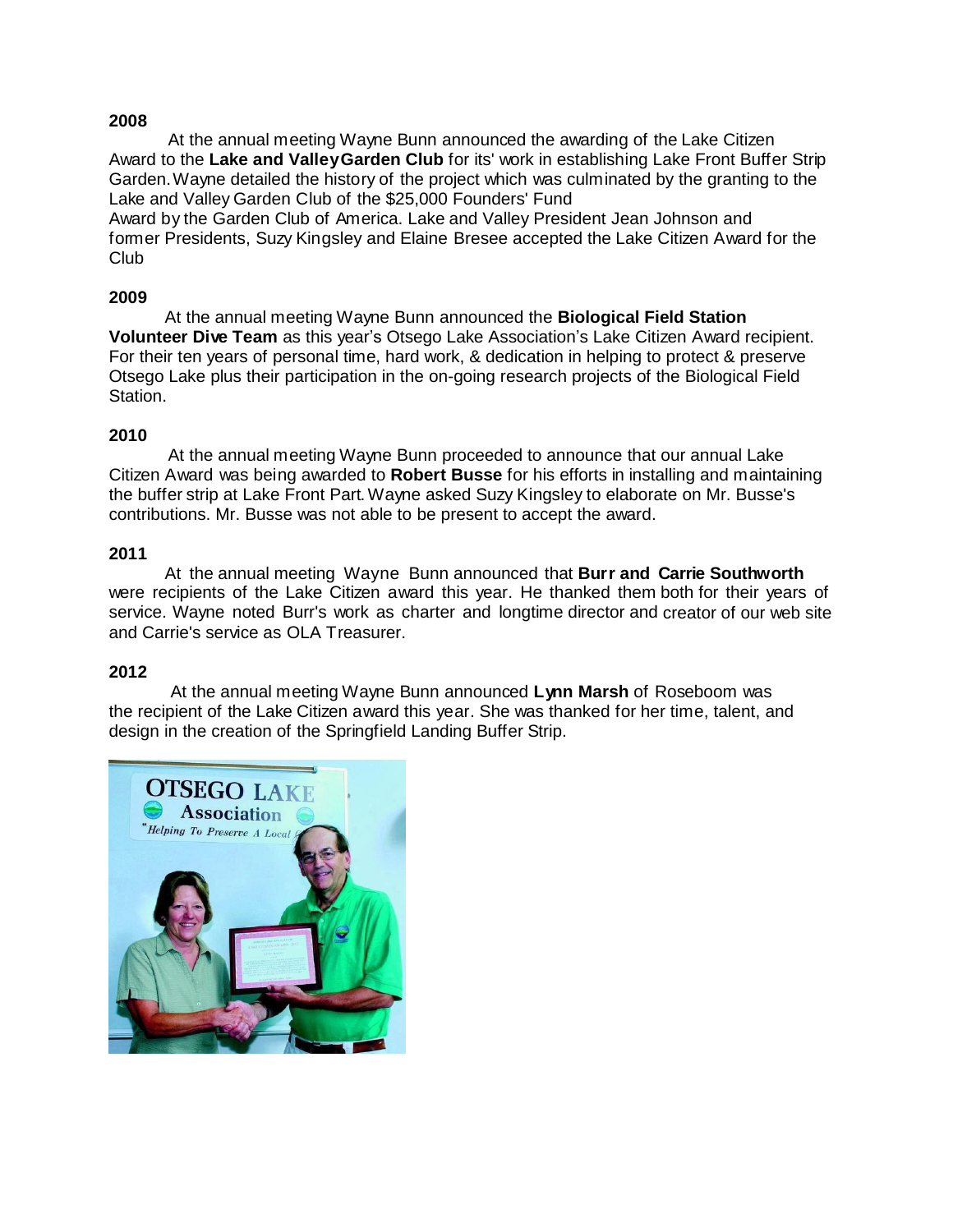At the annual meeting Wayne Bunn presented the Lake Citizen Award to **Doug and Donna Greene** for the design and construction of wetlands for storm water run-off at their home in Pierstown.



Photo credit: Pati Grady

## **2014**

At the annual meeting Mickie Richtsmeier presented the Lake Citizen Award to **The Village of Cooperstown** (Mayor Katz was present to accept the award) for the support & Maintenance of the lakefront buffer strip, installation of the stormwater sediment traps on lower Pioneer St., stormwater runoff sidewalks on Main St., boat inspection station, boat wash facility and working with NYSDOT to encourage a safer herbicide along Route 80.



Photo credit: Timothy Pokorny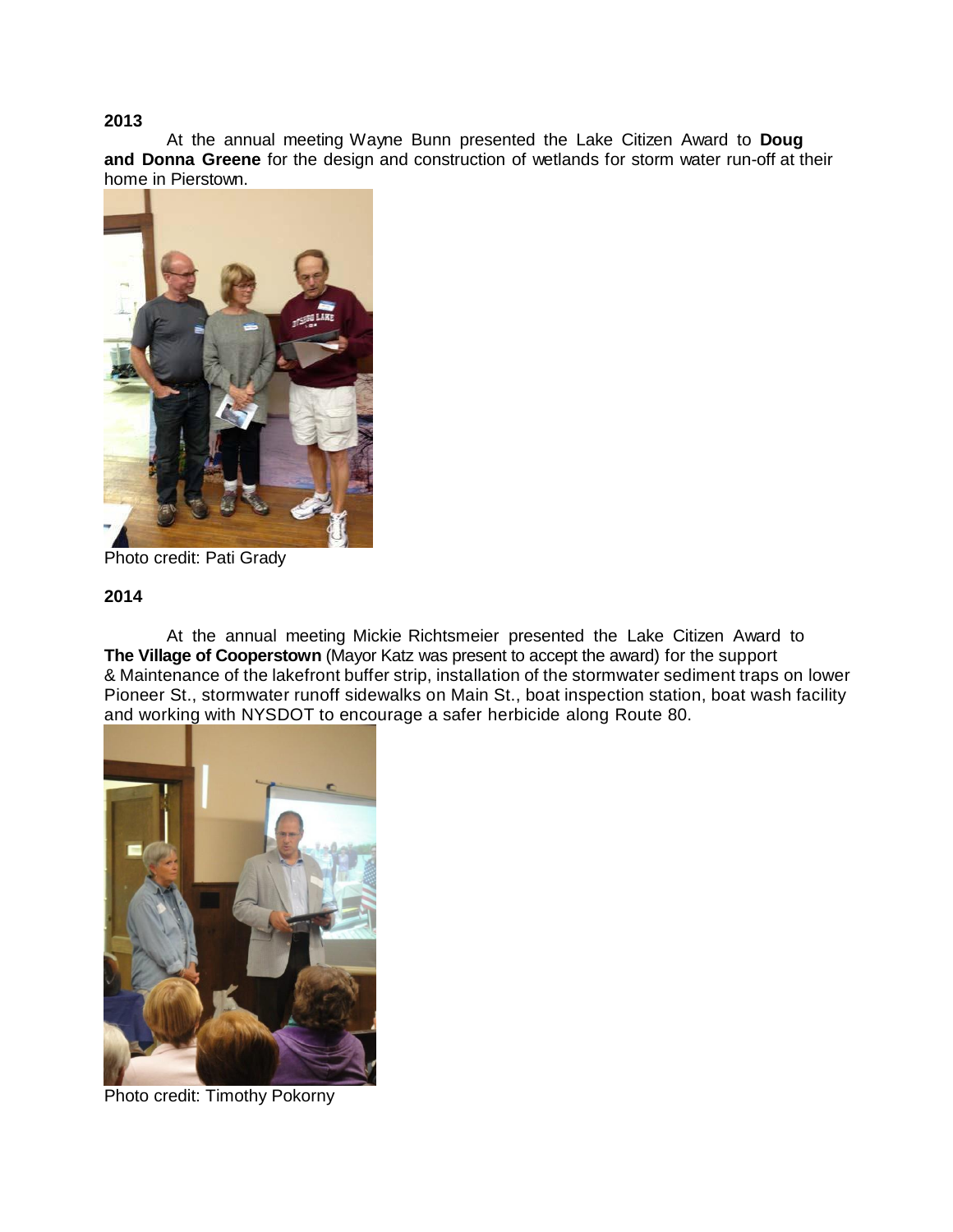Wayne Bunn presented the Lake Citizen Award to the group known as **"Friends of Otsego Lake and Route 80"** for their work in saving and protecting the shoreline of Otsego Lake north of Five Mile Point by preventing NYSDOT's original plan to replace an old wood retaining wall by demolishing two camps and one boat house and then dumping tons of heavy crushed stone rip-rap in the lake similar to what they have done near Three Mile Point; NYSDOT eventually constructed a concrete retaining wall and landscaping plants to blend in with the area plus the two camps and boat house were saved.



#### **2016**

Wayne Bunn presented the Lake Citizen Award to **Lt. Col. Paul H. Lord** (USMC - Retired) FOR HIS WORK AS DIVE MASTER OF THE BFS VOLUNTEER DIVE TEAM, COORDINATING THE ANNUAL INSTALLATION AND REMOVAL OF THE 23 NO WAKE ZONE BUOYES, ANNUAL TRAINING OF THE BOAT INSPECTION ATTENDANTS, TEACHING THE ANNUAL INVASIVE SPECIES COURSE, ANNUAL MAINTENANCE OF THE LAKEFRONT BUFFER STRIP, SETTING OUT THE SIGNS FOR THE BOAT PARADE AND OLA MEETINGS, ARRANGING FOR AND DRIVING THE BARGE FOR THE BOAT PARADES, SERVING AS OLA'S REPRESENTATIVE FOR THE NEW BOAT WASHING STATION, AND SERVING AS PAST PRESIDENT OF OLA AND LONG TIME DIRECTOR – ALL FOR HIS GENUINE CONCERN TO ENSURE THE HEALTH, WELL BEING, WATER QUALITY, AND FUTURE OF OTSEGO LAKE - TRULY A LOCAL TREASURE WE ALL LOVE!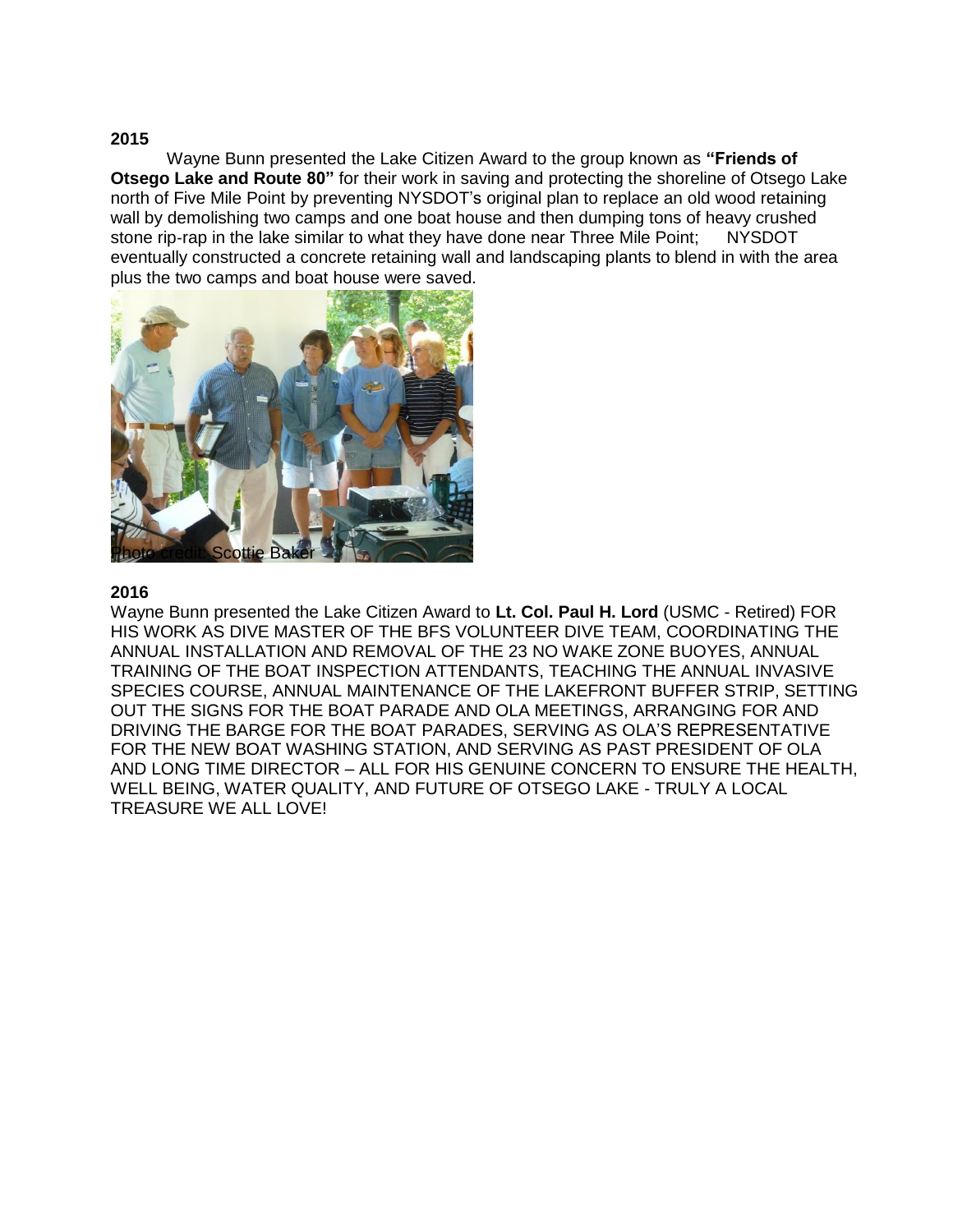

Photo credit: Paul Donnelly

Wayne Bunn presented the Lake Citizen Award to **Dr. Willard "Bill" Harman** FOR HIS 50 YEARS OF CONTINUOUS RESEARCH AND REPORTING ON THE CONDITION OF OTSEGO LAKE, BEING DIRECTOR OF THE SUNY ONEONTA BIOLOGICAL FIELD STATION SINCE 1968, EDUCATING HUNDREDS OF BIOLOGY STUDENTS AND INTERNS IN THE FIELD OF LIMNOLOGY, WORKING WITH AREA FARMERS TO IMPLEMENT LAKE FRIENDLY AGRICULTURAL PRACTICES, OVERSEEING CONSTRUCTION OF THE BOARDWALK AND MAINTAINING THE GOODYEAR SWAMP, DEVELOPING THE THAYER FARM AND BOATHOUSE FOR EDUCATIONAL PURPOSES, STARTING AND RUNNING THE MASTERS DEGREE PROGRAM IN

LAKE MANAGEMENT, AND, MOST IMPORTANTLY, FOR HIS GENUINE INTEREST AND DEDICATION TO ENSURE THE HEALTH, WELL BEING, WATER QUALITY, AND FUTURE OF OTSEGO LAKE - TRULY A LOCAL TREASURE WE ALL LOVE!

# **2018**

At the Otsego Lake Association's 25th annual meeting Saturday at the Glimmerglass Festival, Paul H. Lord, Biological Field Station dive master, left, congratulates Master Scuba Diver **Dale E. Webster**, who received the OLA's 2018 Diver Commendation Award. In the center **is Leslie Orzetti**, executive director, Otsego County Conservation Association, who received the Lake Citizen Award. The program, "Winter on Otsego Lake," was presented by Tom Heitz. (Paul Donnelly photos for AllOTSEGO.com)